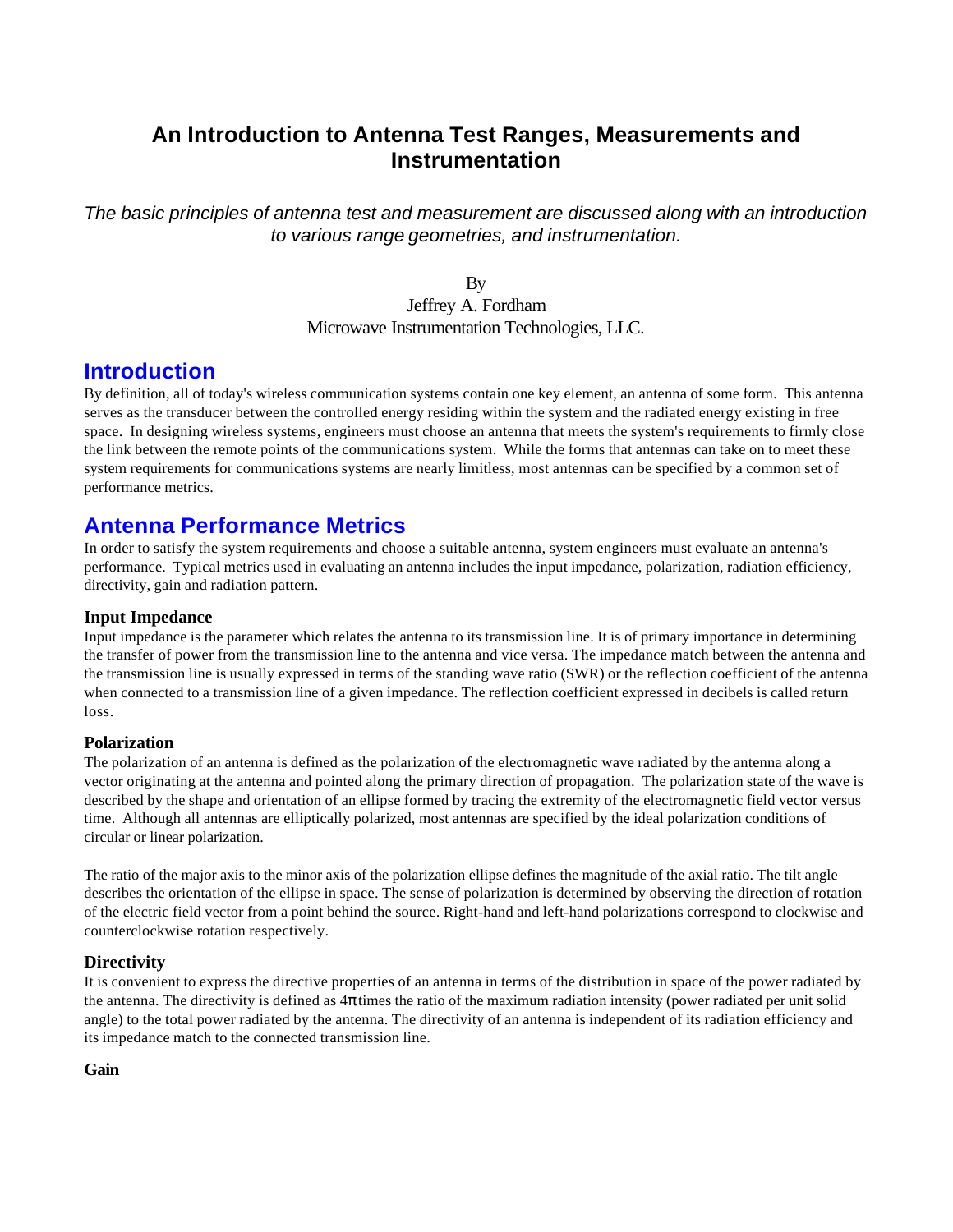The gain, or power gain, is a measure of the ability to concentrate in a particular direction the net power accepted by the antenna from the connected transmitter. When the direction is not specified, the gain is usually taken to be its maximum value. Antenna gain is independent of reflection losses resulting from impedance mismatch.

#### **Radiation Efficiency**

The radiation efficiency of an antenna is the ratio of the power radiated by the antenna to the net power accepted at its input terminals. It may also be expressed as the ratio of the maximum gain to the directivity.

#### **Radiation Pattern**

Antenna radiation patterns are graphical representations of the distribution of radiated energy as a function of direction about an antenna. Radiation patterns can be plotted in terms of field strength, power density, or decibels. They can be absolute or relative to some reference level, with the peak of the beam often chosen as the reference. Radiation patterns can be displayed in rectangular or polar format as functions of the spherical coordinates  $\theta$  and  $\phi$ . A typical antenna pattern in a rectangular format is shown below<sup>1</sup>.



*Regular Pattern Plot*

# **Antenna Range Siting Considerations**

The choice of an antenna test range is dependent on many factors, such as the directivity of the antenna under test, frequency range and desired test parameters. Often the mechanical features of the antenna (size, weight and volume) can have as much influence on the selection of an antenna range as do the electrical performance factors. In selecting an antenna range to evaluate antenna performance, care must be taken to ensure the performance metrics are measured with sufficient accuracy.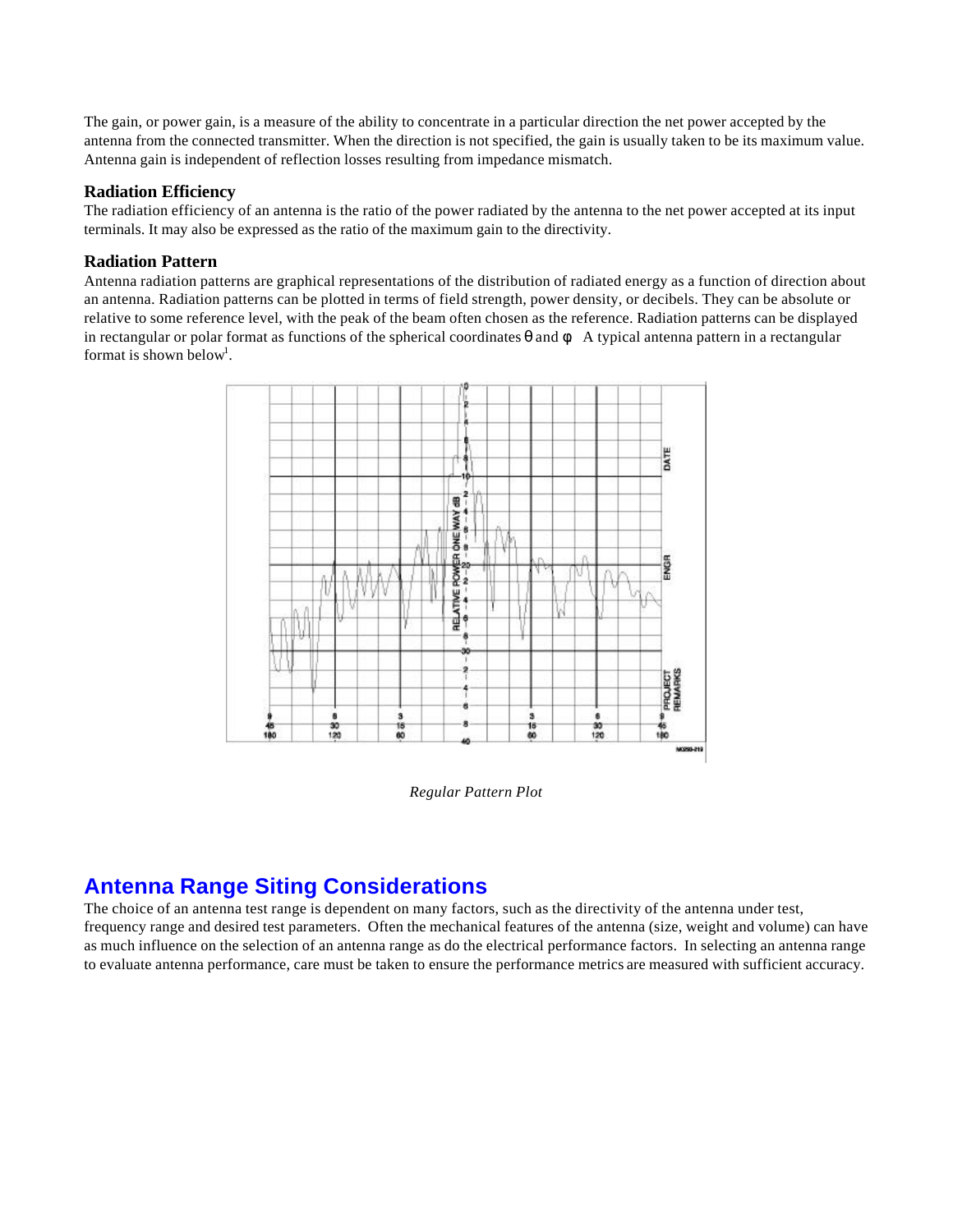

A few of the more commonly used antenna test ranges are shown in the accompanying diagram<sup>2</sup>. Regardless of the chosen test range, three key factors must be addressed and controlled to ensure a successful measurement. These factors are the phase variations of the incident field, the amplitude variations of the incident field and the stray signals created by reflections within the test range.

#### **Variations of the Phase of the Incident Field**

In order to accurately measure an antenna's far zone performance, the deviation of the phase of the field across its aperture must be restricted. The criterion generally used is that the phase should be constant to within  $\pi/8$  radian (22.5°). Under normal operating conditions this criteria is easily achieved since there is usually a large separation between transmitting and receiving antennas. During antenna testing, it is desirable because of various practical considerations to make antenna measurements at as short a range as possible. Since the measurements must simulate the operating situation, it is necessary to determine the minimum separation between the transmitting antenna and the receiving antenna for a reasonable approximation of the far field gain and radiation patterns. At distances from a transmitting antenna, which are large compared with the antenna dimensions, the phase front of the emergent wave is nearly spherical in shape. For extreme separations, the radius of curvature is so large that for all practical purposes the phase front can be considered planar over the aperture of a practical antenna. As the antennas are brought closer together, a condition is reached in which, because of the short radius of curvature, there is an appreciable separation  $\Delta$  between the wavefront and the edges of the antenna aperture.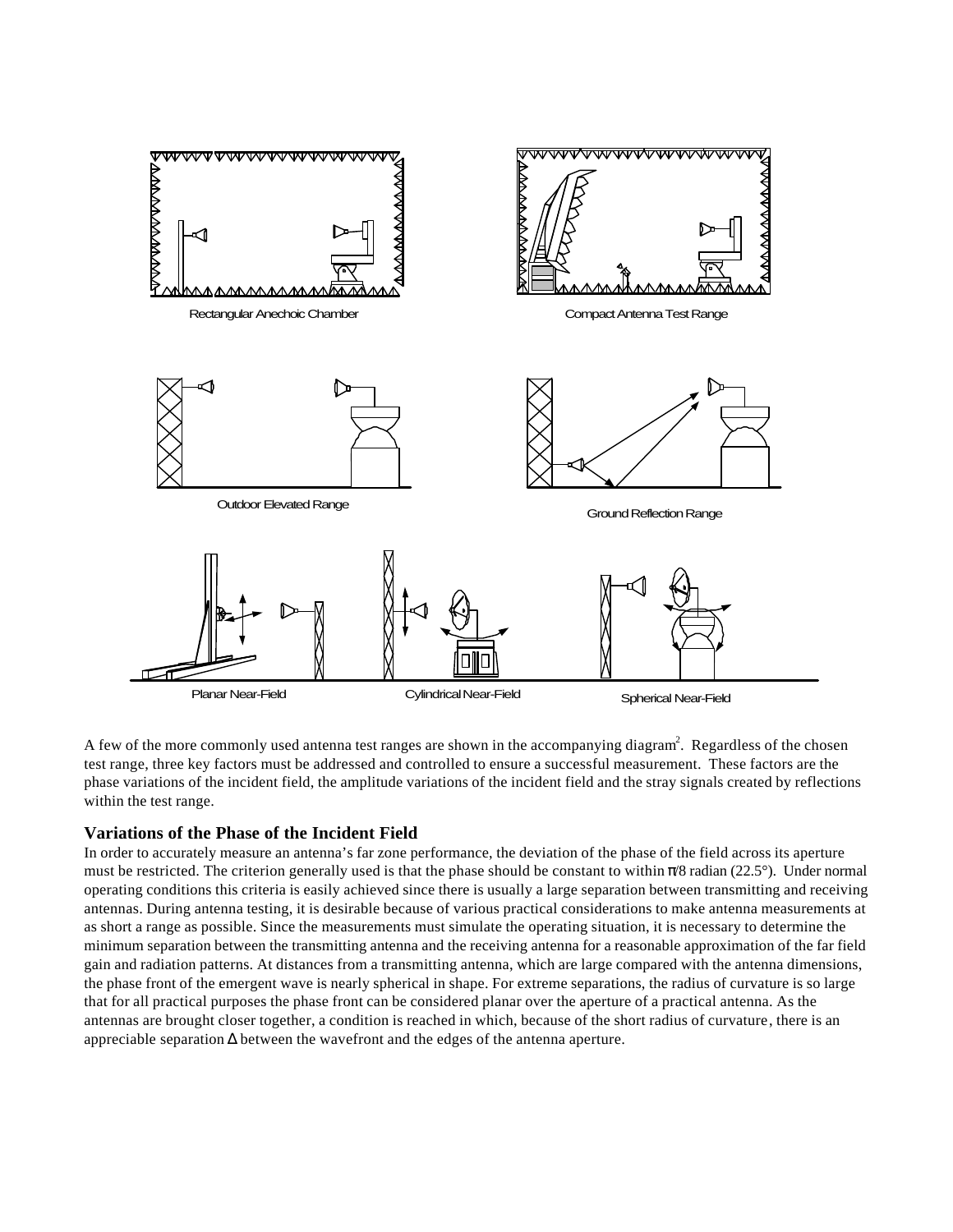

*Spherical Phase Front Tangent to a Plane Antenna Aperture*

A criterion that is commonly employed in determining the minimum permissible value of R is to hold  $\Delta$  to a maximum of 1/16 wavelength (equivalent to 22.5° of phase variation). If this condition is met, the receiving antenna is said to be in the far field of the transmitting antenna. The mathematical expression for this minimum range:

| (1) |        | Where: |                                                   |
|-----|--------|--------|---------------------------------------------------|
|     |        |        | $R = range length$                                |
| R > | $2D^2$ |        | $D =$ aperture diameter of the antenna under test |
|     |        |        | $\lambda$ = Operating wavelength                  |

The major effect of a small deviation  $\Delta$  is to produce minor distortions of the sidelobe structure. Larger values of  $\Delta$  will cause appreciable errors in the measured gain and lobe structure. Conversely, this condition can mask asymmetrical sidelobe structures which are actually present.

#### **Variations of the Amplitude of the Incident Field**

A second and important siting consideration is the variation of the amplitude of the incident field over the aperture of the test antenna. Excessive variations in the field will cause significant errors in the measured maximum gain and sidelobe structure. This effect can be seen better from the viewpoint of reciprocity. Variations in the amplitude of the field over the aperture on receiving are analogous to the transmitting case of a modification of the aperture illumination by the primary feed. If the variation across the antenna under test is limited to about 0.5 dB, error in the measurements will be negligible for most applications. It is essential that the transmitting antenna be accurately directed so that the peak of its beam is centered on the aperture of the antenna under test. Improper alignment, which may not cause a noticeable loss of signal level, results in an asymmetrical aperture illumination and error in the measurement of the sidelobe structure.

#### **Interference from Reflections**

The requirement of providing adequate separation between antennas to prevent excessive phase error makes it difficult to satisfy a further requirement, that the site be free of large reflections from the ground or other sources of reflection. Addition of reflected fields at the test antenna can produce erroneous gain and pattern measurements. For instance, an interfering field which is 30 dB below the direct path signal can cause a variation of  $\pm 0.25$  dB in the measured maximum gain and can seriously affect the measured sidelobe structure of the pattern. The usual method of minimizing the effects of fields caused by reflections are to (1) mount the transmitting antenna and test antenna sites on towers, (2) employ a directive transmitting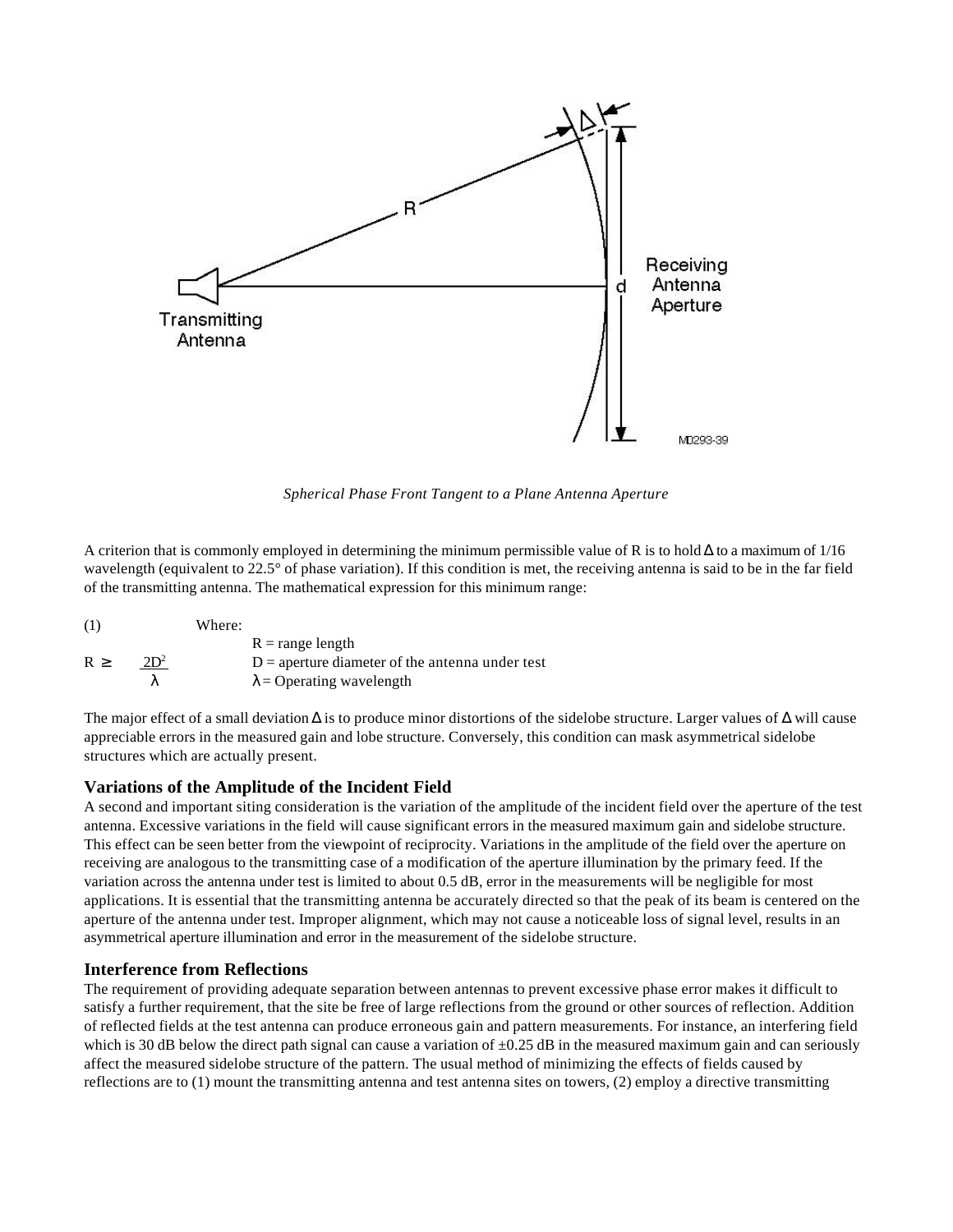antenna, (3) avoid smooth surfaces which are oriented so that they produce direct reflection into the test antenna, and (4) erect screens or baffles to intercept the reflected wave near the reflection point.

An alternate procedure is to locate the transmitting and receiving antennas over a flat range and to take into account the specular reflection from the ground in making measurements. The heights of the antenna under test and the transmitting antenna are adjusted for a maximum of the interference pattern between the direct and ground reflected wave. Generally, it is more convenient to mount the test positioner and antenna on a fixed height tower or building and vary the height of the transmitting antenna. This can be accomplished with the transmitting antenna mounted to a motor driven elevator/carriage assembly that can travel up and down a tower.

In cases where the antenna range length is reasonably short, the entire range can be housed indoors in an anechoic chamber. An indoor far-field anechoic chamber has the same basic design criteria as an outdoor range except that the surfaces of the room are covered with RF absorbing material. This absorber is designed to reduce reflected signal over its design frequency range. Testing indoors offers many advantages to conventional outdoor ranges including improved security, avoiding unwanted surveillance and improved productivity due to less time lost because of weather and other environmentally related factors. The advantages of testing indoors are primarily responsible for the trend toward more advanced test ranges such as the compact range and near-field ranges.

## **Amplitude Variation - Elevated Ranges**

Variations in the amplitude of the field incident over a test aperture must also be restricted for accurate far-zone measurements. For range geometries employing comparatively large transmitting and test tower heights (i.e., elevated range geometries), it is advisable to restrict amplitude taper to the order of 1/4 dB or less by using the following criterion:

|            | Where: |     |                                 |
|------------|--------|-----|---------------------------------|
|            | a,     | $=$ | transmitting antenna diameter   |
|            |        |     | wavelength                      |
| $d_t \leq$ |        |     | range length                    |
|            |        |     | maximum test aperture dimension |

From the viewpoint of suppressing range surface reflections, it is also desirable to maintain the test height H, greater than or equal to 6D. If one must, for practical reasons, employ test heights less than approximately 4D, the ground-reflection technique should be considered.

## **Ground-Reflection Antenna Test Ranges**

Ground-reflection antenna range geometries are often advantageous when the test situation involves low directivities and high accuracy requirements or when practical test heights are less than approximately four times the maximum vertical dimension of the test aperture. In this technique specular reflection from the range surface is caused to create constructive interference with the direct-path energy in the region of the test aperture, such that the peak of the first interference pattern lobe is centered on the test aperture. Four basic criteria are applicable to ground-reflection range geometries:

| (3) |            | In these expressions: |                            |         |          |                               |  |  |  |  |
|-----|------------|-----------------------|----------------------------|---------|----------|-------------------------------|--|--|--|--|
|     | $R \geq$   | $2D^2$                |                            | R       | $=$      | range length                  |  |  |  |  |
|     |            | λ                     |                            | D       | $=$      | test aperture diameter        |  |  |  |  |
| (4) |            |                       |                            | λ       | $=$      | wavelength                    |  |  |  |  |
|     | $h_r \geq$ | 3.3D                  | Vertical-plane amplitude   | $h_r$   | $\equiv$ | height of the center of the   |  |  |  |  |
|     |            |                       | taper $1/4$ dB             |         |          | test aperture                 |  |  |  |  |
| (5) |            |                       |                            | $h_{t}$ | $=$      | height of the center of the   |  |  |  |  |
|     | $h_t =$    | $\lambda$ R           | Peak of first interference |         |          | transmitting antenna          |  |  |  |  |
|     |            | $4h_r$                | lobe at $h_r$              | $d_{t}$ | $=$      | transmitting antenna diameter |  |  |  |  |
| (6) |            |                       |                            |         |          |                               |  |  |  |  |
|     | $d_t \leq$ | $\lambda$ R           | Horizontal-plane amplitude |         |          |                               |  |  |  |  |

4D taper  $\leq 1/4$  dB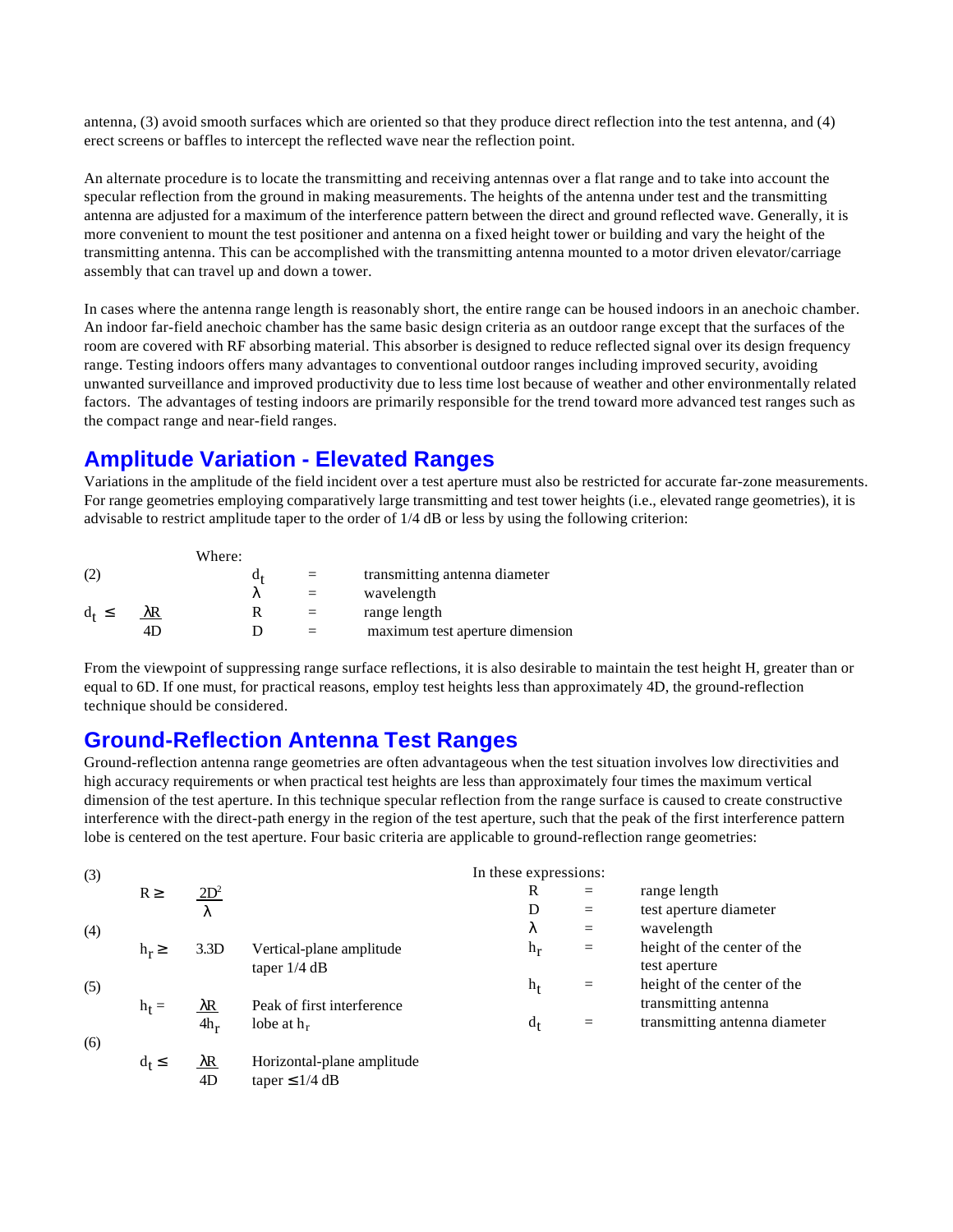# **Compact Antenna Test Ranges**

Compact ranges are an excellent alternative to traditional far-field ranges. Any testing that can be accomplished on a far-field range can be accomplished on a compact antenna test range. This method of testing allows an operator to employ an indoor anechoic test chamber at a reasonable cost and avoid the problems associated with weather and security often encountered when using an outdoor test range. In a research and development situation, the small size of a compact range allows it to be located convenient to the design engineers. In a manufacturing environment, the compact range can be located near to the final testing and integration facilities. By placing a compact range in a shielded chamber, one can eliminate interference from external sources. This last feature has become more important in the last several years as the proliferation of cell phone and wireless systems has created a background noise environment which has made antenna testing in a quiet electromagnetic environment more difficult

The principle of operation of a compact range is based on the basic concepts of geometrical optics. Diverging spherical waves from a point source located at the focal point of a paraboloidal surface are collimated into a plane wave. This plane wave is incident on the test antenna. The resultant plane wave has a very flat phase front, but the reflector-feed combination introduces a small (but generally acceptable) amplitude taper across the test zone.

In principle, the operation of a compact range is straightforward; however, its ultimate design, construction, and installation should be carefully considered.

## **Near-Field Antenna Test Ranges**

Near-field ranges are used where large antennas are to be tested indoors in a relatively small space. This type of range uses a small RF probe antenna that is scanned over a surface surrounding the test antenna. Typically separation between the probe and the antenna structure is on the order of 4 to 10 wavelengths. During the measurement, near-field phase and amplitude information is collected over a discrete matrix of points. This data is then transformed to the far-field using Fourier techniques. The resulting far-field data can then be displayed in the same formats as conventional far-field antenna measurements.

In addition to obtaining far-field data, Fourier analysis techniques are used to back-transform the measured electromagnetic field to the antenna's aperture to produce aperture field distribution information. This offers the ability to perform element diagnostics on multi-element phased arrays.

In near-field testing, the test antenna is usually aligned to the scanner's coordinate system and then either the probe or the test antenna is moved. In practice it is easier and more cost effective to scan the RF probe over linear axes or the test antenna over angular axes. But this does not have to be the case. There are many scanning coordinate systems possible for collecting the near-field data. Three techniques are in common usage:

**Planar Near-Field Method** – With planar near-field scanning, the probe usually is scanned in X and Y linear coordinates over the aperture of the test antenna. A large planar scanner is used to move the probe over a very accurate plane located in front of the test antenna's aperture. Once aligned to the scan plane, the test antenna is not moved during the collection of the nearfield data. Planar near-field provides limited angular coverage of the test antenna's field due to the truncation caused by the scanner's dimensions.

**Cylindrical Near-Field Method** – For this method the probe typically is scanned in one linear dimension using a single axis linear positioner. The test antenna is stepped in angle on a rotary axis oriented parallel to the linear axis. The resulting scan describes a cylindrical surface around the test antenna. Cylindrical near-field scanning can provide complete angular coverage of the test antenna's field in one plane. The orthogonal plane has limited angular coverage due to truncation caused by the finite length of the linear scanner.

**Spherical Near-Field Method** – Spherical near-field scanning normally involves installing the test antenna on a spherical scanning positioner. The probe antenna is normally fixed in space. The test antenna is normally scanned in one angular axis and stepped in an orthogonal angular axis. The resulting data is collected over a spherical envelope surrounding the test antenna. Full or nearly-full coverage of the test antenna's radiating field can be evaluated with this type of near-field system.

## **Pulsed Antenna Measurements**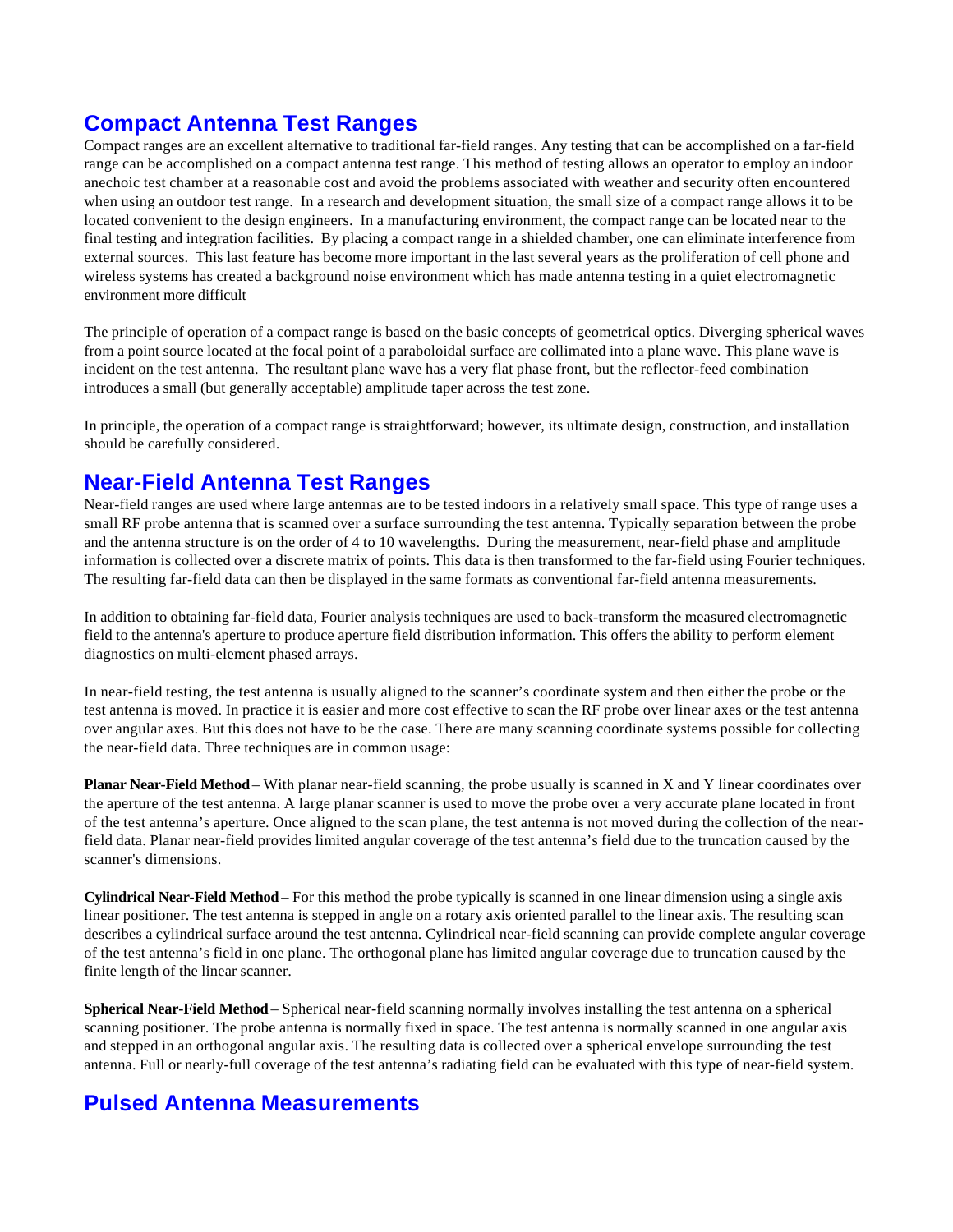Characterizing antennas under pulsed RF condition is becoming increasingly commonplace. Advanced radar and wireless systems and their enabling technologies such as monolithic microwave integrated circuits (MMICs) require testing methods to verify performance over a wide range of operating parameters. In addition to the pulse parameters, the major factors influencing pulsed RF testing include high transmit power levels, thermal management of the antenna under test (AUT) and its supporting equipment in the test environment, and interfacing to a highly integrated antenna assembly with its associated transmitting and control circuitry. Due to these issues, pulsed RF operation presents an additional set of test problems not often encountered in CW operation. As a result, instrumentation complexity increases and measurement system timing issues become critical.

The basic pulsed antenna test parameters are identical to those encountered in CW measurements. Gain, sidelobe levels, pointing accuracy, beamwidth, null locations and depths, and polarization parameters are essential to fully characterizing an antenna. In addition to the traditional time invariant antenna performance parameters, some new time dependent parameters emerge when testing under pulsed conditions. These include transient effects such as beam formation and distortions as a function of time within a pulse or over an ensemble of pulses, power output (i.e. gain) as a function of time within a pulse or pulse burst, etc.

Compounding these measurements is the additional burden of multi-channel, multi-frequency, and multi-state measurements as a function of pulse repetition frequency (PRF), duty factor (DF) and operating frequency. Due to the increasingly integrated nature of antennas with their transmitters, the measurement system must be responsive to external RF pulse generation and timing for both single and multiple pulse measurements.

## **Antenna Range Instrumentation**

Regardless of the type of antenna range to be implemented, the complement of instruments to operate the range is very similar. Differences occur due to the location of the various instruments with respect to the source and test antennas, types of measurements to be performed and the degree of automation desired. A description of the basic instrumentation subsystems and typical applications of different types of antenna ranges, will be presented here.

The instrumentation for measuring antenna patterns consists of four subsystems, which can be controlled from a central location. These subsystems are:

- 1. Positioning and Control
- 2. Receiving
- 3. Signal Source
- 4. Recording and Processing

The test antenna is installed on a positioner and is usually, tested in the receive mode. The motion of the positioner (rotation of the test antenna) is controlled by a positioner control unit located in the control room. The positioner is equipped with synchro transmitters or high accuracy encoders to provide angle data for the position indicator and the recording/processing subsystem.

To process the received signal for recording, the RF signal must be detected. In most cases microwave receivers are employed on the antenna range to accept the very low-level signals from the test antenna and to downconvert these signals to lower frequencies for processing. Microwave receivers offer many advantages including improved dynamic range, better accuracy, and rejection of unwanted signals that may be present in the area. Also phase/amplitude receivers provide the ability to measure phase characteristics of the received signal. Phase information is required for many types of antenna measurements.

A signal source provides the RF signal for the remote source antenna. The signal source can be permanently fixed on the ground or floor, or located on a tower near the source antenna, depending on the frequency of operation and mechanical considerations. The signal source is designed for remote operation. The source control unit is usually located in the control room with the measurement and control instrumentation.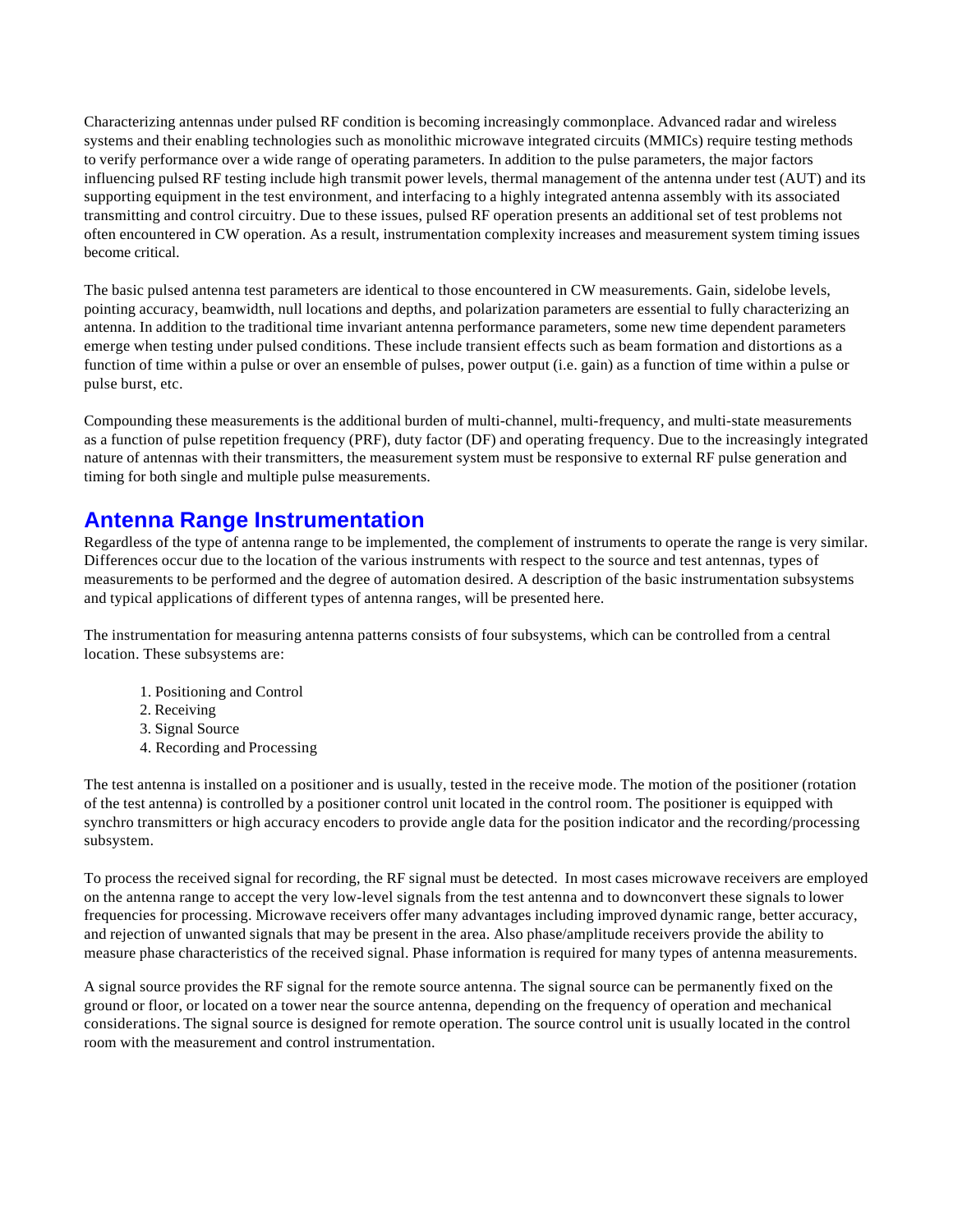Often, a computer subsystem is added to the instrumentation to automate the entire measurement sequence. This computer subsystem employs a standard bus interface, like the IEEE-488, to setup and monitor the individual instruments. High-speed data busses are utilized for the measurement data to maximize data throughput and productivity.

An automated antenna measurement system offers a high degree of repeatability, speed, accuracy, and efficiency with minimum operator interaction. Data storage is conveniently handled by a variety of media including a local hard drive, floppy disk, removable drives or bulk data storage on a local area network. After data acquisition is completed, an automated system supports analysis of the measured data such as gain and polarization plus a wide variety of data plotting formats such as rectangular, polar, three-dimensional, and contour plots.

# **Typical Applications of Antenna Range Instrumentation**

### **Outdoor Far-Field Range**

In an outdoor far-field range configuration, the test antenna is installed on the test positioner located on a tower, roof or platform outside the instrumentation control room. The receiver front end (Local Oscillator) is usually located at the base of the test positioner, with the mixer connected directly to the test antenna port. This configuration requires only a single RF path through the positioner, greatly simplifying system design. Use of the remote front end also minimizes local oscillator power loss to the mixer and maximum system sensitivity. An outdoor enclosure protects the local oscillator from the weather and temperature extremes. For multi-ported antennas, simultaneous measurements can be made on all ports through the use of multiplexers installed in front of the mixer. The receiver front end is remotely controlled from the control console through interfaces with the receiver.

The test positioner axes are controlled and read out by the positioner control and readout units. A typical control system consists of a control unit located in the operator's console. It is interfaced to a power amplifier unit located near the test positioner. This configuration keeps the high power drive signals near the positioner and away from sensitive measurement instruments while providing remote control of positioner functions from the equipment console. The position readout unit is located in the equipment console to provide real time readout of position axes to the operator or, in the case of an automated system, to the computer.

The source antenna is normally located at the opposite end of the range on a tower or other supporting structure. The signal source is installed near the source antenna to minimize signal loss. An outdoor enclosure protects the source from the elements. For some applications a multiplexer can be used between the signal source and a dual polarized source antenna. This configuration allows simultaneous co- and cross-polarization measurements to be performed. Motorized axes to position the source antenna's polarization, height and boresight are controlled by a positioner control and indicator system.

The signal source and positioner axes are remotely controlled from the operator's console via serial digital link(s). Twisted pair cable, fiber optics or telephone lines can be used to interface the digital link from the source site to the control console.

One or two positioner control systems may be used on an outdoor range depending upon the length of the range and the total number of axes to be controlled. On very long ranges, or in cases where the control room is not close to either positioner, it may be advantageous to use a separate control unit for each end of the range. Also, since outdoor ranges frequently have many axes due to the source tower axes, multiple controllers may be required to control all axes.

A block diagram of a typical outdoor range is shown below.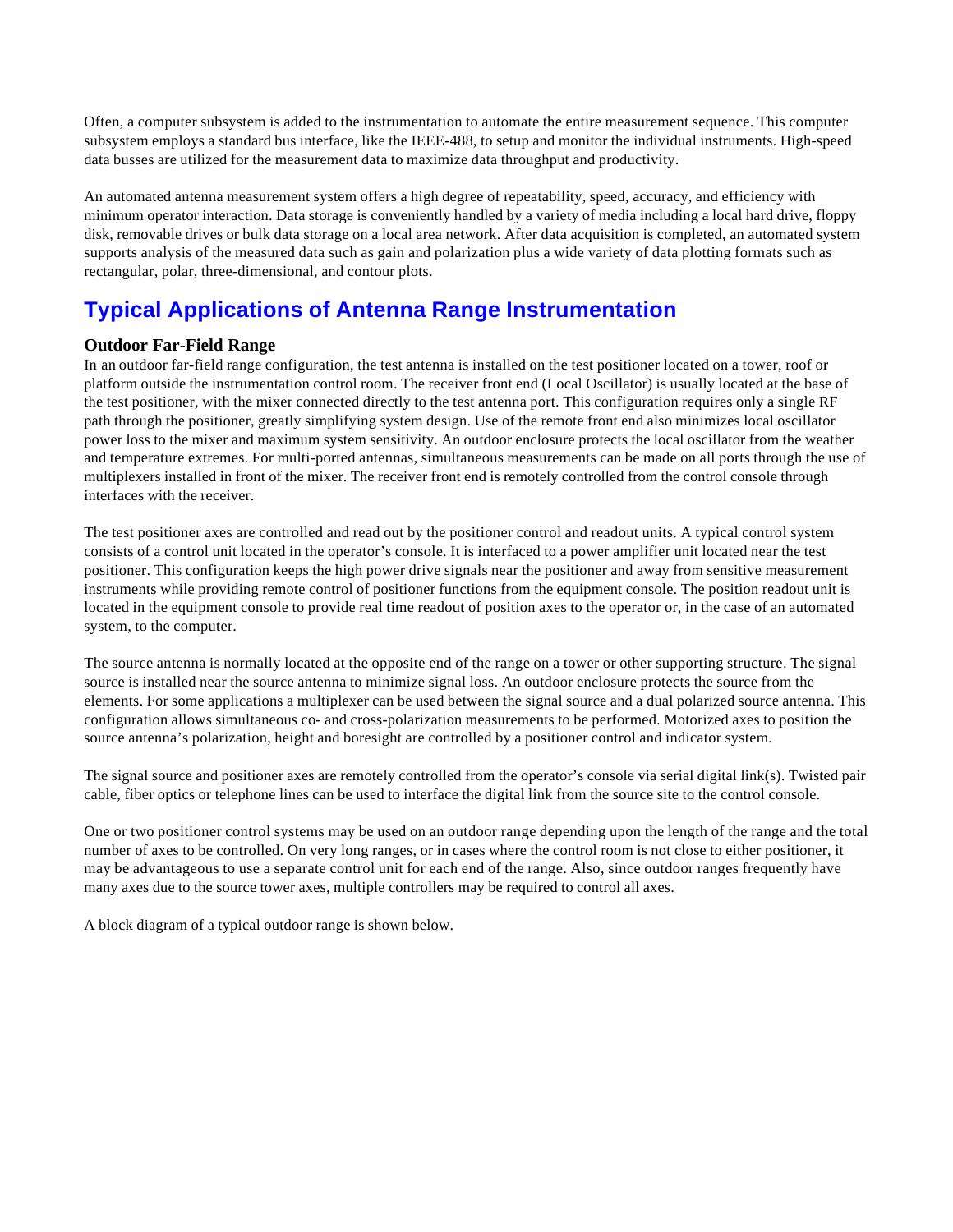

*Outdoor Range with Manual Control<sup>1</sup>*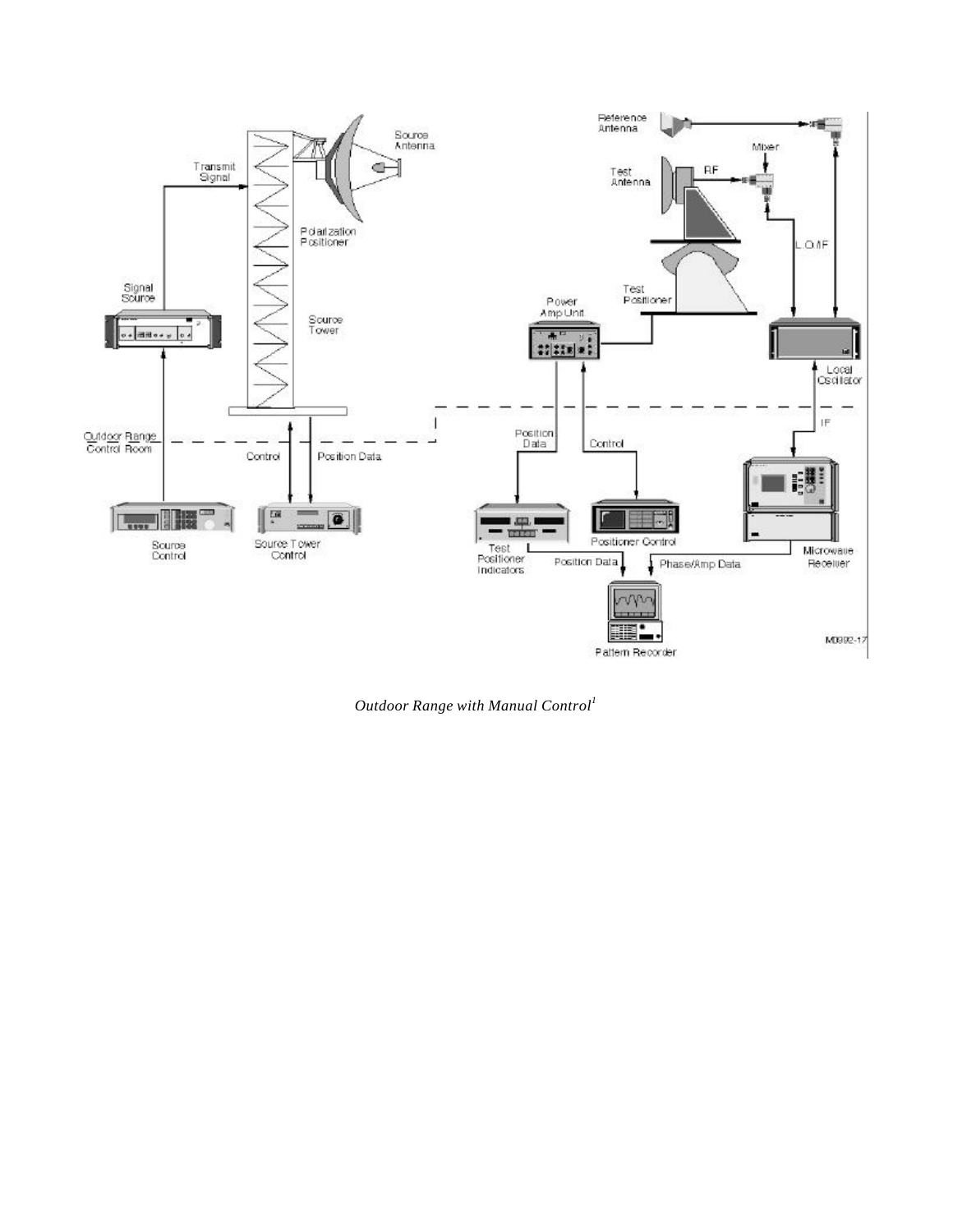#### **Indoor Far-Field Range**

Anechoic Chambers are instrumented essentially the same way as outdoor ranges with range lengths the primary difference. The receiver front end is typically positioned near the test positioner with the mixer connected directly to the test antenna port. The source is located near the source antenna. The control room is generally centrally located and connected to both ends of the range via cables or digital links. Since these systems are located indoors, special enclosures for the receiver front end, positioner control, and signal source subsystems are not required.

Usually the source antenna requires only polarization control. This, as well as the short range length, usually allows a single positioner control unit to be used to control all the range axes.

Anechoic chambers can be configured for either manual or automatic control.



*Indoor Range with Automatic Control<sup>1</sup>*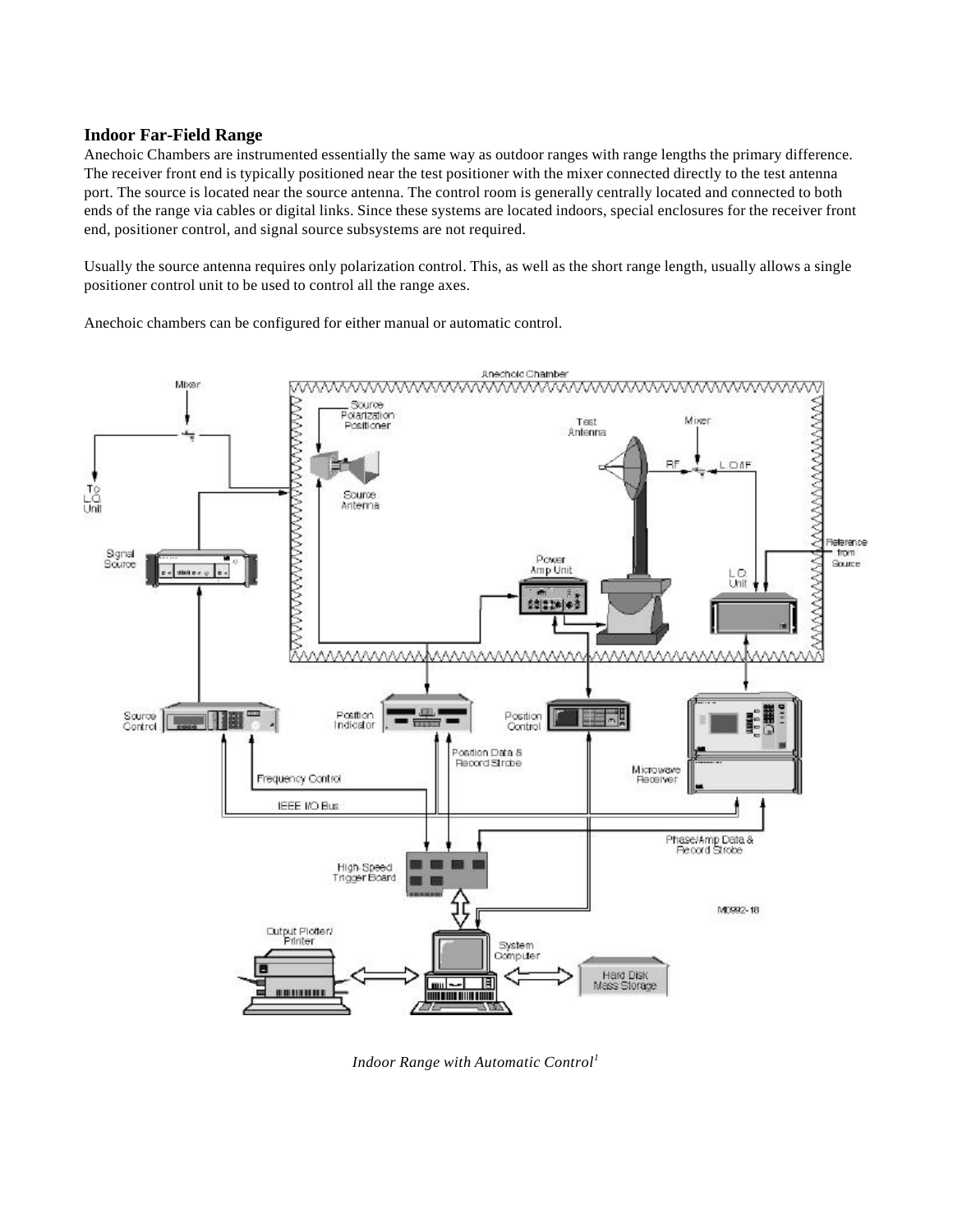#### **Compact Range**

In a point-source compact range, the feed is usually located just in front of and below the test antenna. In this configuration the receiver local oscillator and signal source can be located very close together. Special care must be taken to guard against direct leakage of the signal source into the test antenna. High quality RF cables and special shielding are sometimes used to insure against this stray leakage. Otherwise, instrumentation for the compact range is very similar to an anechoic chamber.



*Compact Range with Automatic Control Configured for Multiple Port Measurements<sup>1</sup>*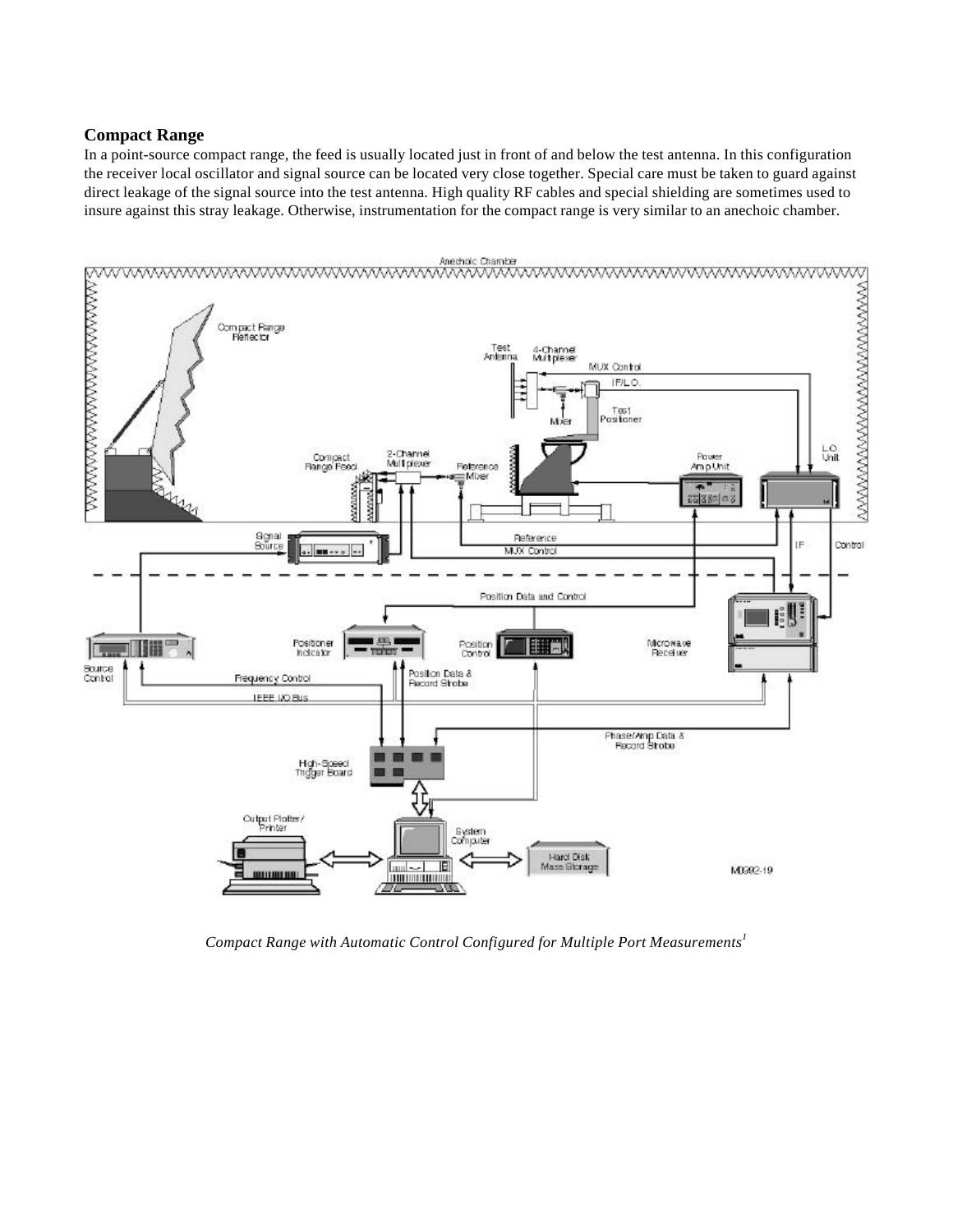#### **Near-Field Range**

Near-field ranges usually are configured for automatic control. The large numbers of measurements required, and the need to transform the near-field data to the far-field, requires the use of a computer system both for data acquisition and for data reduction and display.

The configuration of a near-field range is similar to a very short indoor range. The antenna may be tested in the transmit mode, receive mode, or both. Consequently, the design of the RF system and the location of the source and receiver front end must be considered for each application. The figure below is one example of a planar near-field application where the test antenna is to be tested in both transmit and receive modes.



*A Typical Planar Near-Field Application<sup>1</sup>*